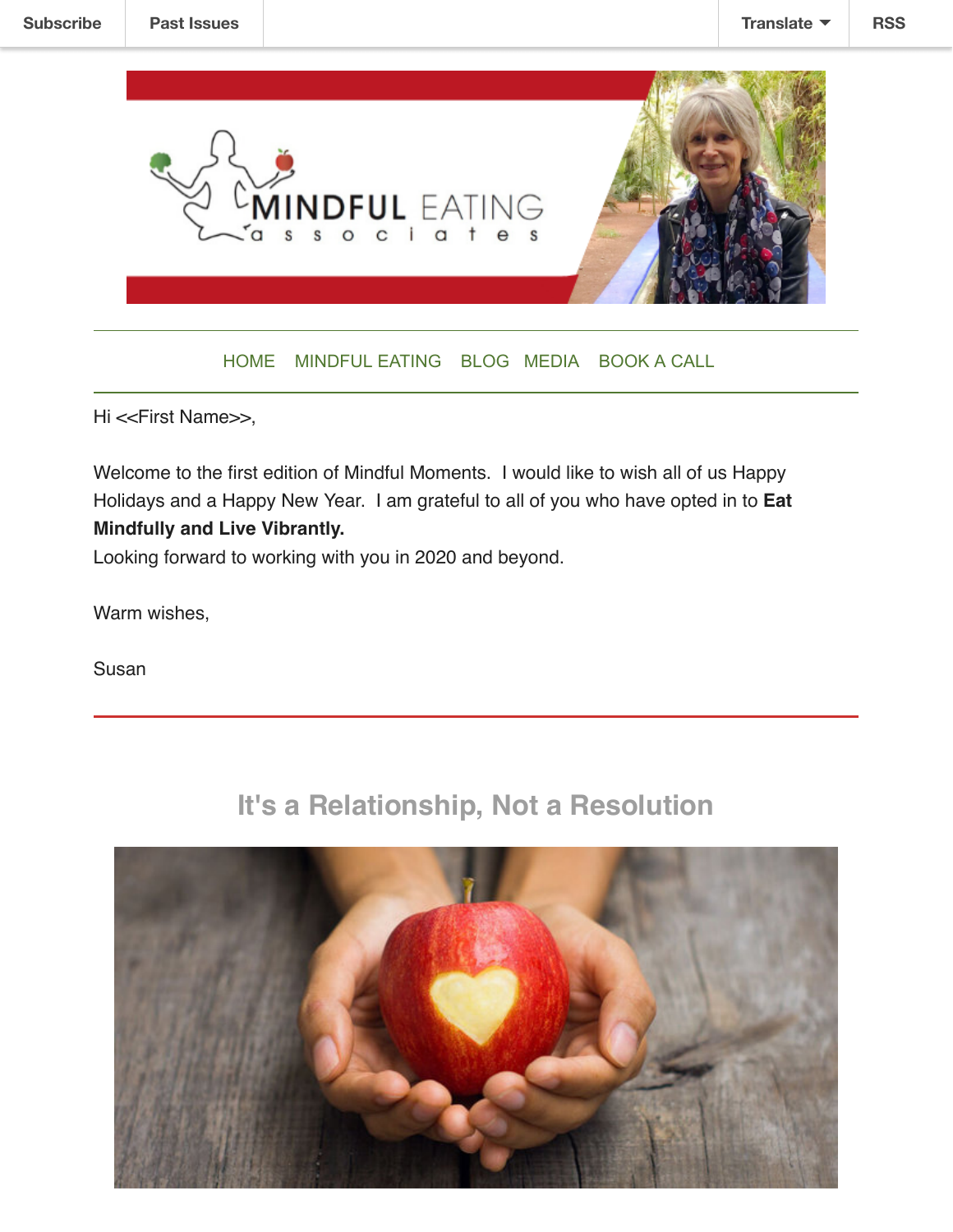Mindful Eating Workshops (see details for January workshop below. Complimentary Discovery Call 1:1 Coaching Program

# **Tips for Guilt-Free Holiday Eating**

### **#1 Eat what you love and love what you eat mindfully.**

For optimal enjoyment and satisfaction, make eating a multi sensory experience. Savor the aromas, appearance, flavors, and textures of the food. Focus on your body's signals of hunger and satiety. Consciously focus on the connections, conversations, and celebrations.

### **#2 Recognize the futility of "guilt".**

Guilt does not encourage sustainable behavior change. Guilt just steals the enjoyment when you're eating what you were going to eat anyway, then fuels the eat-repent-repeat cycle. That's not to say that you won't sometimes regret the choices you make; regret can provide useful lessons.

#### **#3 Don't pay penance for eating.**

Don't skip meals, beat yourself up with exercise, or deprive yourself afterward. Planning to compensate paradoxically encourages more eating. Instead, set your intention to feel better when you're done eating than you did when you started.

**[Book a Complimentary Discovery Call.](https://www.mbecoach.com/book-an-appointment)**

# **Announcing an Online Workshop in Mindful Eating**